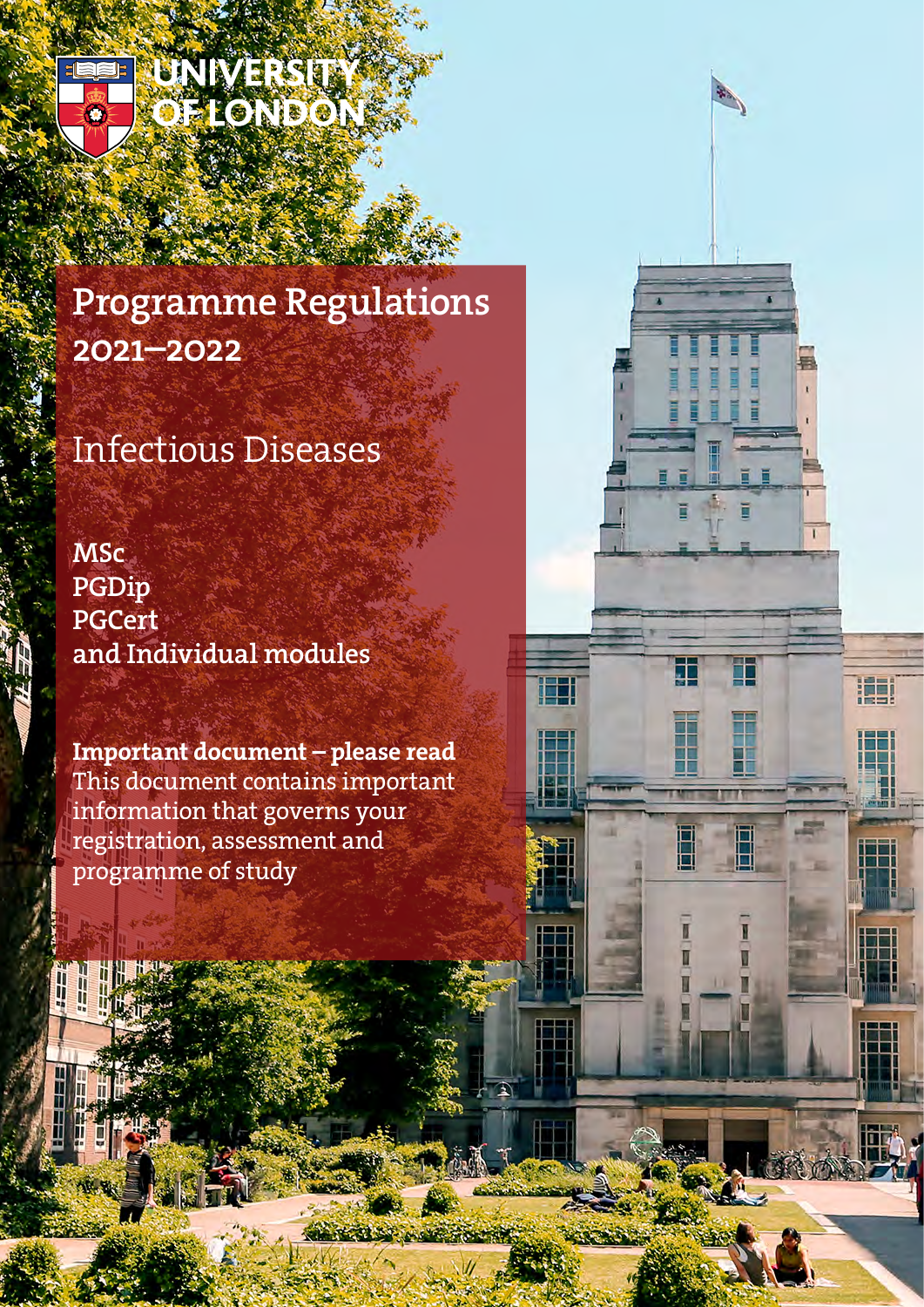## Contents

|                | Alternative Assessments during the Coronavirus (COVID-19) Outbreak 3 |  |  |
|----------------|----------------------------------------------------------------------|--|--|
| 1              |                                                                      |  |  |
| $\overline{2}$ |                                                                      |  |  |
| 3              |                                                                      |  |  |
| 4              |                                                                      |  |  |
| 5              |                                                                      |  |  |
| 6              |                                                                      |  |  |
| $\overline{7}$ |                                                                      |  |  |
| 8              |                                                                      |  |  |
| 9              |                                                                      |  |  |
|                |                                                                      |  |  |
|                |                                                                      |  |  |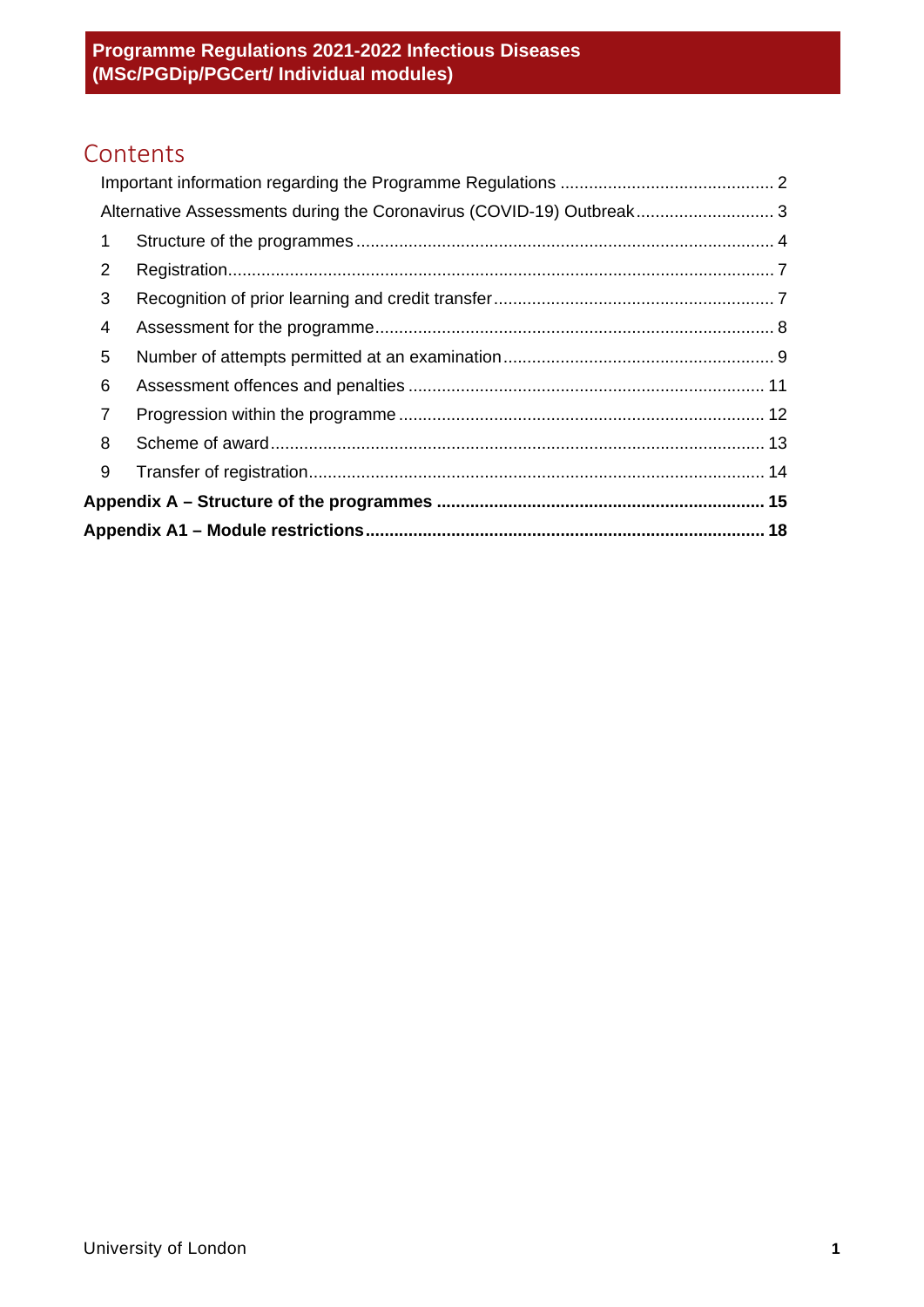## <span id="page-2-0"></span>**Important information regarding the Programme Regulations**

## **Last revised** 05 July 2021

As a student registered with the University of London you are governed by the current General Regulations and Programme Regulations associated with your programme of study.

These Programme Regulations are designed and developed by the London School of Hygiene and Tropical Medicine (LSHTM) which is responsible for the academic direction of the programme. The regulations take account of any associated arrangements at LSHTM Programme Regulations, together with the Programme Student Handbook (available to registered students on the [LSHTM](https://ble.lshtm.ac.uk/)  [VLE\)](https://ble.lshtm.ac.uk/), will provide the detailed rules and guidance for your programme of study.

In addition to Programme Regulations you will have to abide by the [General Regulations.](http://www.london.ac.uk/regs) These regulations apply to all students registered for a programme of study with the University of London and provide the rules governing registration and assessment on all programmes; they also indicate what you may expect on completion of your programme of study and how you may pursue a complaint, should that be necessary. Programme Regulations should be read in conjunction with the General Regulations.

The relevant General Regulations and the Programme Regulations relating to your registration with us are for the current year and not the year in which you initially registered.

On all matters where the regulations are to be interpreted, or are silent, our decision will be final.

Further information about your programme of study is outlined in the Programme Specification which is available on the relevant Courses page of the website. The Programme Specification gives a broad overview of the structure and content of the programme as well as the learning outcomes students will achieve as they progress.

## **Terminology**

The following language is specific to the Infectious Diseases programme:

Modules: Individual units of a programme are called modules. Each module is a self-contained, formally structured learning experience with a coherent and explicit set of learning outcomes and assessment criteria.

Throughout the Regulations, 'we' 'us' and 'our' mean the University of London; 'you' and 'your' mean the student, or where applicable, all students.

If you have a query about any of the programme information provided please contact us. You should use the **'ask a question'** button in the [Student Portal.](https://my.london.ac.uk/)

## **Changes to Infectious Diseases Regulations 2021-2022**

- 1. The title of module IDM301 has been revised to Epidemiology and control of infectious diseases.
- 2. Terminology for assessment/ examination has been updated to reflect practice and current usage.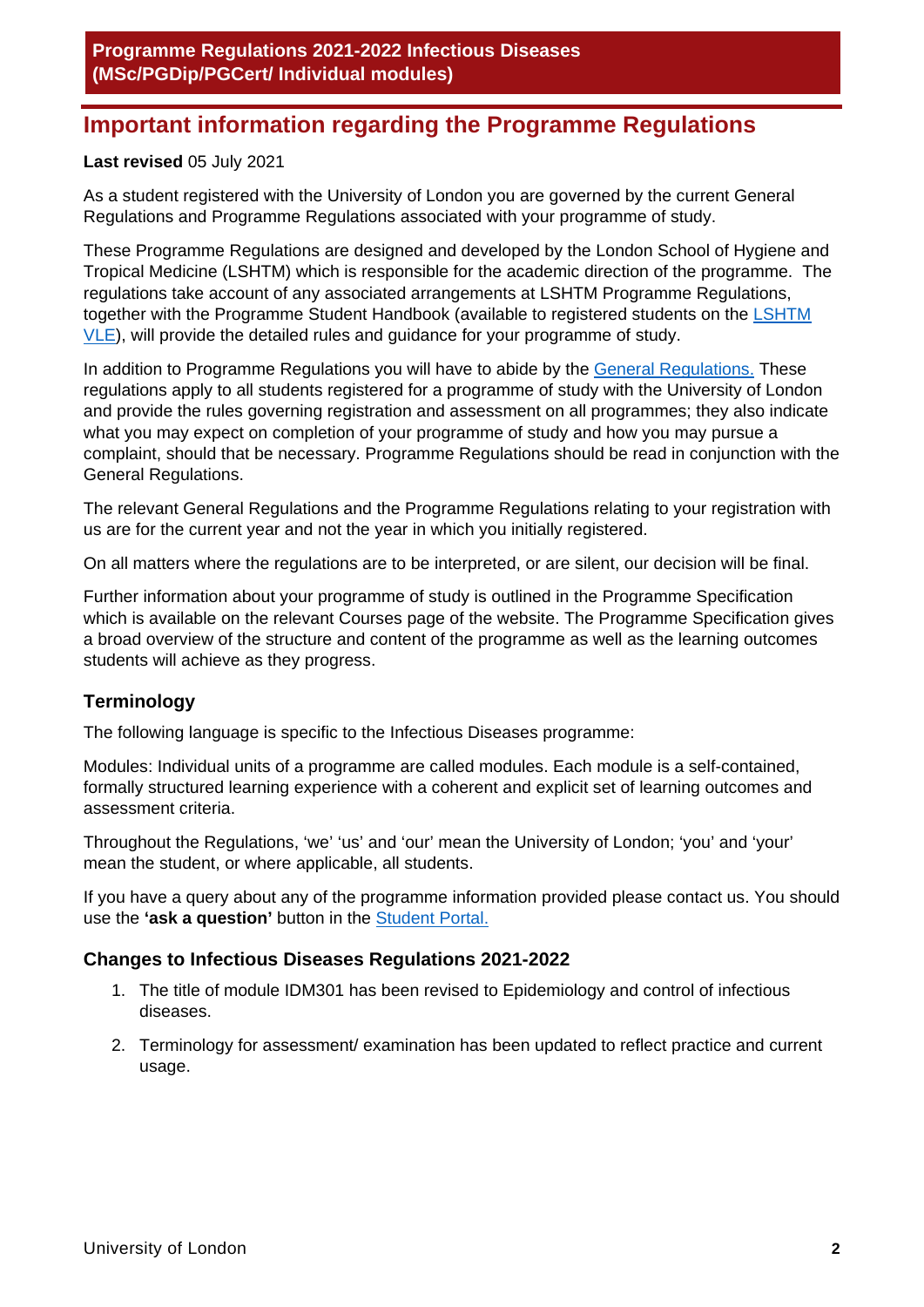## <span id="page-3-0"></span>**Alternative Assessments during the Coronavirus (COVID-19) Outbreak**

In line with our current General Regulations, the University may offer you alternative assessments where necessary. This includes holding online timed assessments in place of written examinations, which are usually held at examination centres. Please note that this statement replaces any published information relating to assessments or written examinations in any of our materials including the website. Previously published materials relating to examinations should therefore be read in conjunction with this statement.

The University of London continues to work towards supporting the academic progression of all its students. The University also continues to be mindful of the health and wellbeing of its students during this pandemic, whilst protecting the academic standards of its awards.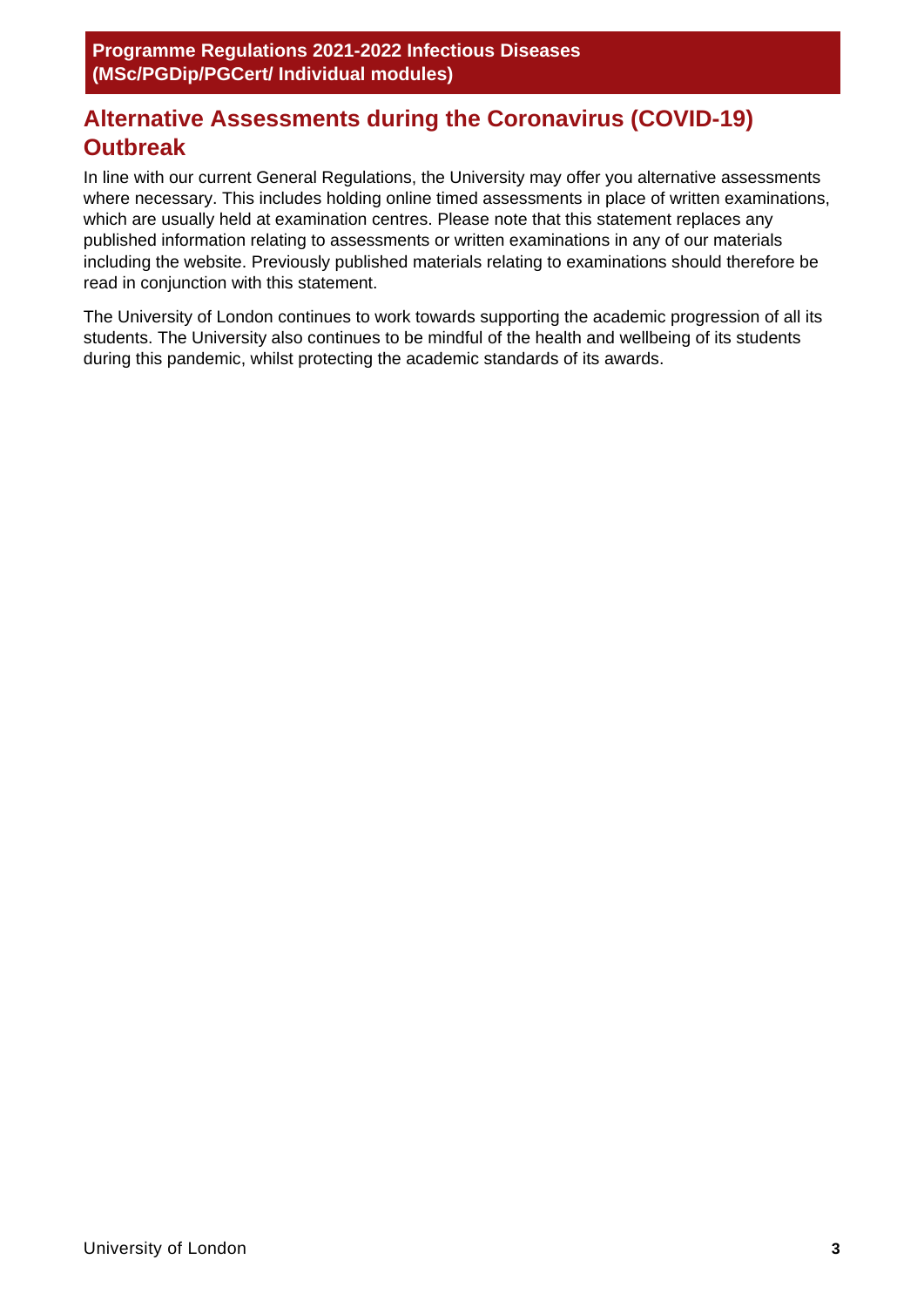## <span id="page-4-0"></span>**1 Structure of the programmes**

[Appendix A](#page-15-0) gives the full module list and structure of the programmes.

## **Qualification**

**1.1**

The following qualifications are awarded under the **Infectious Diseases** programme:

- MSc Infectious Diseases
- Postgraduate Diploma Infectious Diseases (PGDip)
- Postgraduate Certificate Infectious Diseases (PGCert)

## **Qualification structure**

## **1.2**

The **MSc Infectious Diseases** consists of:

• Four compulsory IDM1 modules;

#### and either

- Six elective IDM modules selected from a list of options; and
- Two additional elective modules selected from a list of options;

#### or

- Three elective IDM modules selected from a list of options; and
- Two additional elective modules selected from a list of options; and
- A Project Report.

## **1.3**

The **PGDip Infectious Diseases** consists of:

- Four compulsory IDM1 modules; and
- Three elective IDM modules selected from a list of options; and
- One additional elective module selected from a list of options.

## **1.4**

The **PGCert Infectious Diseases** consists of:

• Four compulsory IDM1 modules.

## **1.5**

The Programme Director has the right to consider the suitability of your chosen modules for the MSc or PGDip and, with stated reason, may restrict your chosen options.

## **1.6**

If you have registered for an elective module but have not attempted the assessed assignment or unseen written examination for that module (or have obtained a fail grade for the module overall at the first attempt), you may apply to change to another elective module, but must ensure that you meet the requirements for the qualification.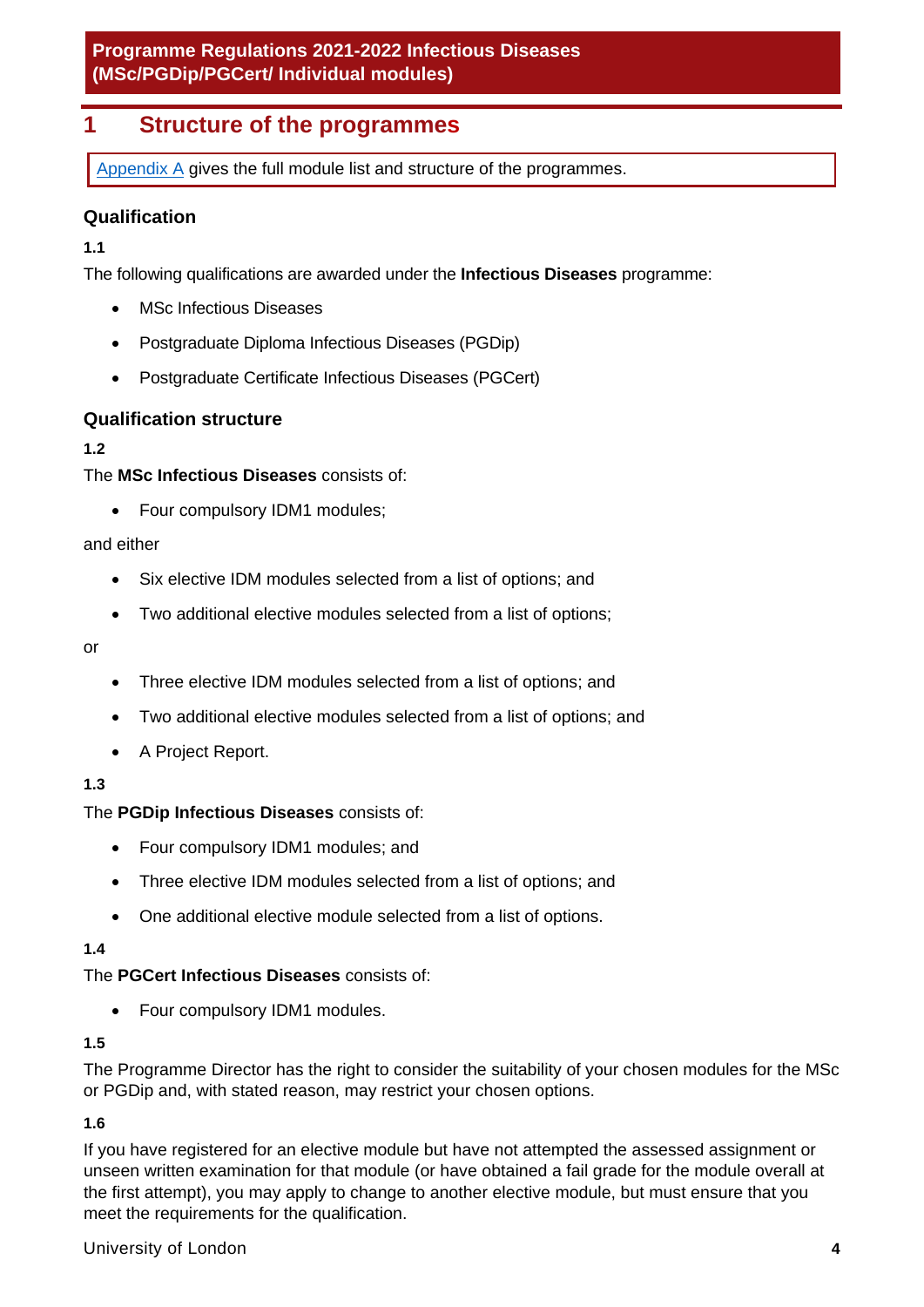## **1.7**

If you fail the module overall at a second attempt you will not be permitted to change to another option.)

**1.8**

If you apply to change module(s) and have entered either element of assessment for the elective module concerned, you will not be able to change until after the results have been published.

## **1.9**

Up to three elective modules (45 credits) only may be changed in this way.

#### **1.10**

If you change your choice of elective module(s) you will be required to pay the full fee for the newly chosen module.

#### **1.11**

An MSc student registered for the project option may switch to three elective modules instead of the project option before the project proposal has been formally approved and no extra fees will be payable.

#### **1.12**

If you have registered for the project option you may withdraw from the project option and switch to three elective modules after the project proposal has been formally approved (i.e. either before the final project report is submitted for examination or if the project report has been failed at the first attempt) but you will normally have to pay the full elective module fee for each new module.

#### **1.13**

If you fail the project report at the second attempt you will not be permitted to change to elective modules in place of the failed project report and will therefore have failed the MSc.

#### **1.14**

If your project proposal is not approved and your project is deemed unsuitable, you will be required by the Project Organisers either (a) to defer the project to the following year and submit a new project proposal for approval; or (b) withdraw from the project option altogether and choose three elective modules in place of the project (you would not have to pay additionally for the three elective modules).

## **Individual modules**

## **1.15**

You may apply to register for one or more individual modules as a stand-alone module instead of registering for the MSc, PGDip or the PGCert in Infectious Diseases.

#### **1.16**

The following Infectious Diseases modules are available on a stand-alone basis:

| IDM <sub>101</sub> | Principles of biostatistics and epidemiology |
|--------------------|----------------------------------------------|
| IDM <sub>102</sub> | Principles of biology                        |
| IDM <sub>103</sub> | Biology of infectious diseases               |
| <b>IDM104</b>      | Control of infectious diseases               |
| <b>IDM201</b>      | <b>Bacterial infections</b>                  |

University of London **5**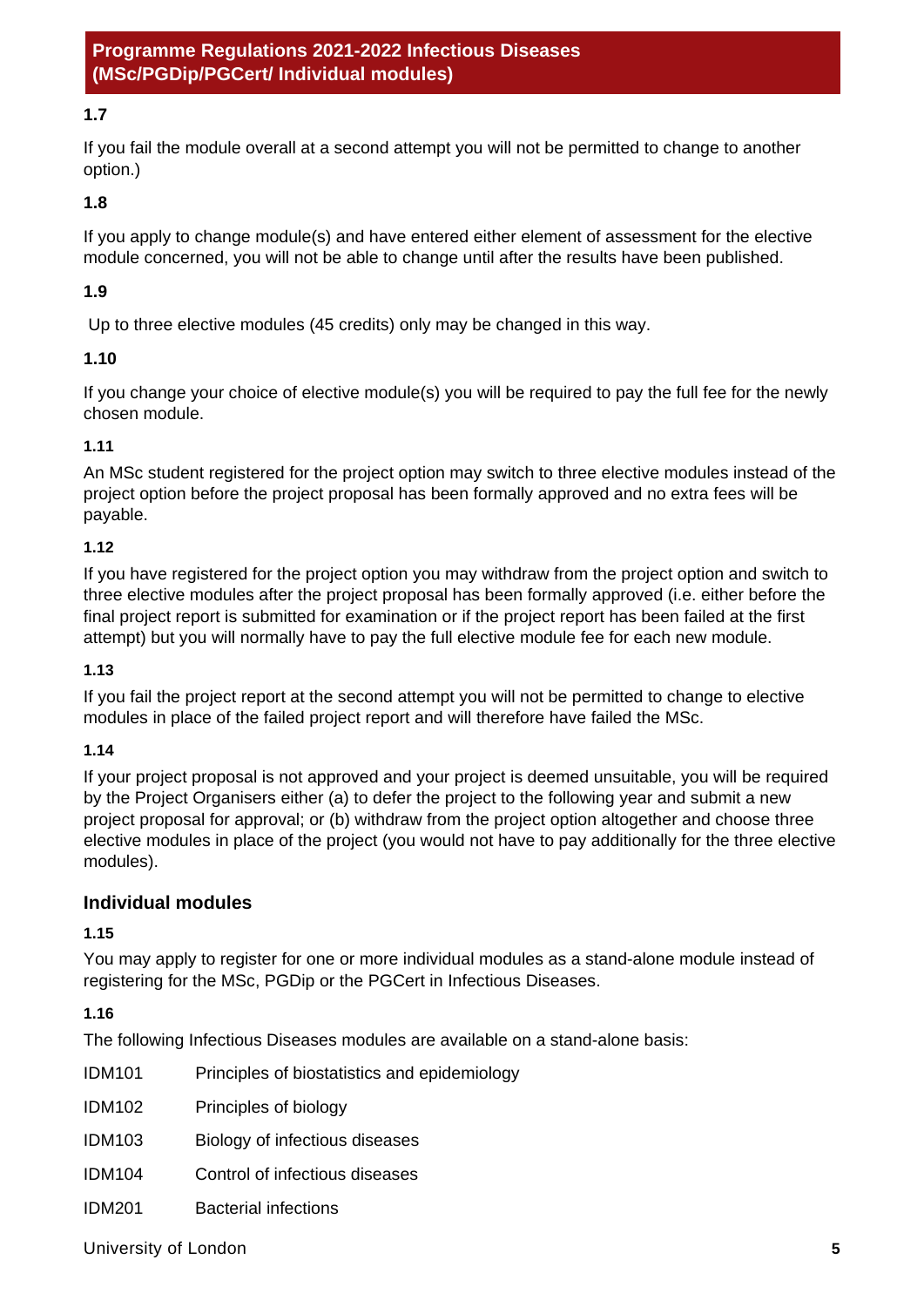| Nutrition and infection                         |
|-------------------------------------------------|
| Parasitology                                    |
| Viral infections                                |
| Healthcare-associated infections                |
| Immunology of infection and vaccines            |
| Water, sanitation and hygiene                   |
| Epidemiology and control of infectious diseases |
| HIV                                             |
| Tuberculosis                                    |
| Malaria                                         |
| Research design, management and analysis        |
|                                                 |

## **1.17**

Some modules will require you to have prior knowledge or experience in a particular subject area before you study the module. Information on such prerequisites is given in the individual module [specifications.](https://www.lshtm.ac.uk/study/courses/short-courses/modules-dl#modules)

#### **1.18**

Successful completion by formal assessment of an individual module may be taken into account for credit towards the MSc, PGDip or PGCert Infectious Diseases. If you progress from an individual module to the MSc, PGDip or PGCert Infectious Diseases. You must meet the rules of progression for that qualification.

Details related to progression are set out in in  $Section 7 -$  Progression within the programme.

## **Blended learning**

#### **1.19**

Blended Learning study enables you to combine distance learning study with a period of full-time study at the London School of Hygiene & Tropical Medicine. If you are registered for either the MSc degree or PGDip and have been permitted to proceed to the elective modules, you may study up to two elective modules at the London School of Hygiene & Tropical Medicine.

There will be certain restrictions to the choice of elective modules available for Blended Learning study:

- the period of time in which the study of these modules must be completed
- the number of students who can be registered for Blended Learning study each year.

#### **1.20**

Modules studied by Blended Learning are subject to the London School of Hygiene and Tropical Medicine (LSHTM) regulations.

<span id="page-6-0"></span>Details related to Blended Learning study are set out in the [Guidelines for Blended Learning,](https://www.lshtm.ac.uk/study/masters/mscid_bl.pdf) found on the [LSHTM website.](https://www.lshtm.ac.uk/study/courses/infectious-diseases-online#how-you-study)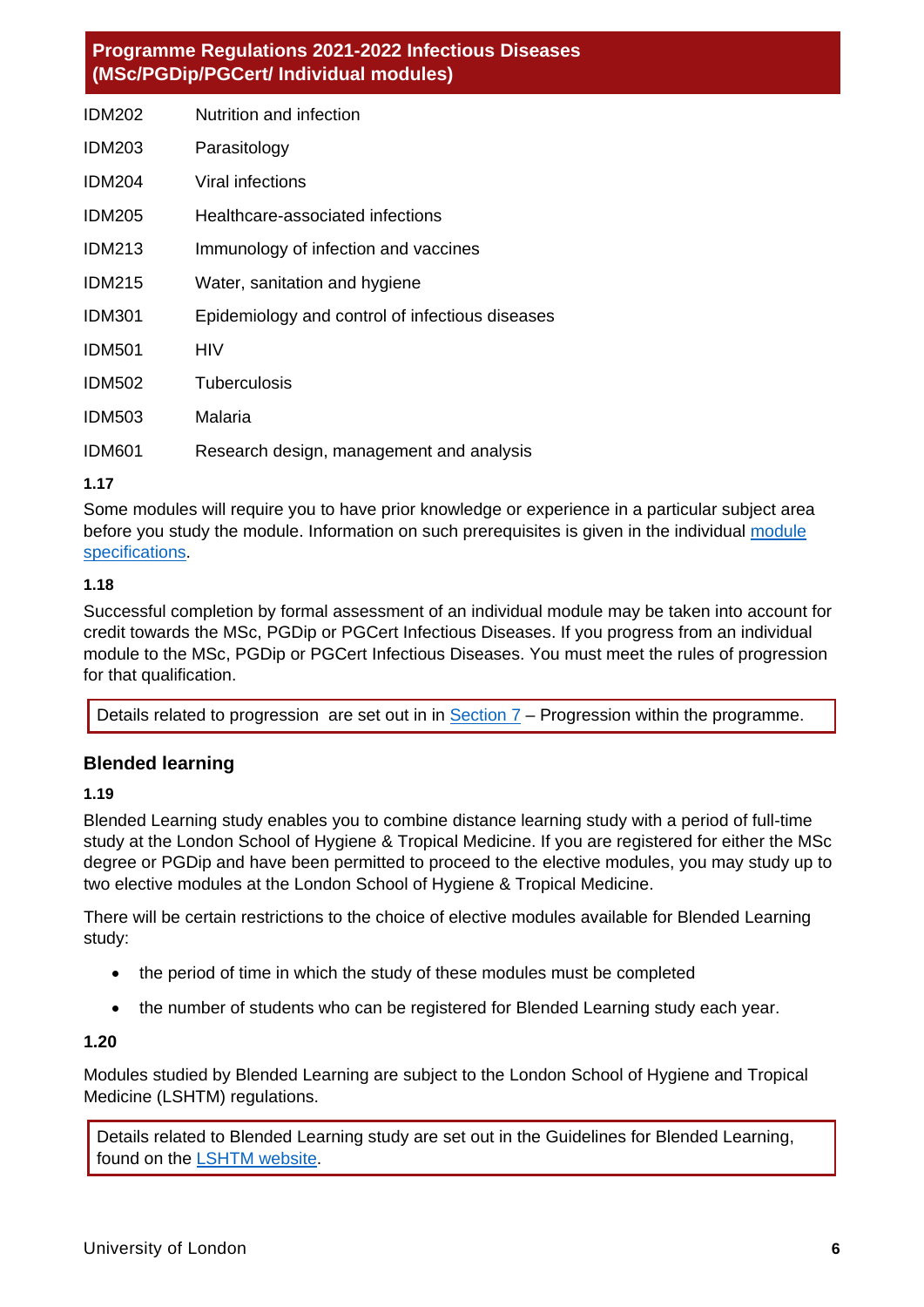## **2 Registration**

## **Effective date of registration**

**2.1**

Your effective date for registration will be 1 September (for the MSc, PGDip, PGCert and for individual modules).

## **Period of registration**

## **2.2**

The maximum and minimum period of registration, from your effective date of registration, are

|                    | <b>Minimum</b> | <b>Maximum</b> |
|--------------------|----------------|----------------|
| <b>MSc</b>         | Two years      | Five years     |
| <b>PGDip</b>       | Two years      | Five years     |
| <b>PGCert</b>      | One year       | Five years     |
| Individual modules | One year       | Two years      |

## **2.3**

If you are registered for individual modules and have been permitted to transfer your registration from an individual module to the PGCert Infectious Diseases, PGDip Infectious Diseases or the MSc Infectious Diseases, you will be given a new period of registration beginning from the year that you register on the PGCert, PGDip or MSc Infectious Diseases. The maximum period of registration permitted will be the same for all students registered for the same programme.

## **2.4**

If you are registered for the PGCert or PGDip Infectious Diseases and progress to the PGDip or MSc Infectious Diseases you will not be issued a new period of registration, your registration will continue from the year that you first registered on the PGCert or PGDip Infectious Diseases. The maximum period of registration will be the same for all students registered for the same programme.

## <span id="page-7-0"></span>**3 Recognition of prior learning and credit transfer**

To be read in conjunction with the [General Regulations, S](https://london.ac.uk/regs)ection 3.

## **Recognition of prior learning**

#### **3.1**

Where prior learning is recognised, the decision to award credit (known as Recognition of prior learning (RPL)) shall be made by the Programme Director and approved by the Faculty Taught Programme Director.

## **3.2**

Applications for RPL can only be made at the point of entry to the programme and will only apply to specific modules up to a maximum number of credits.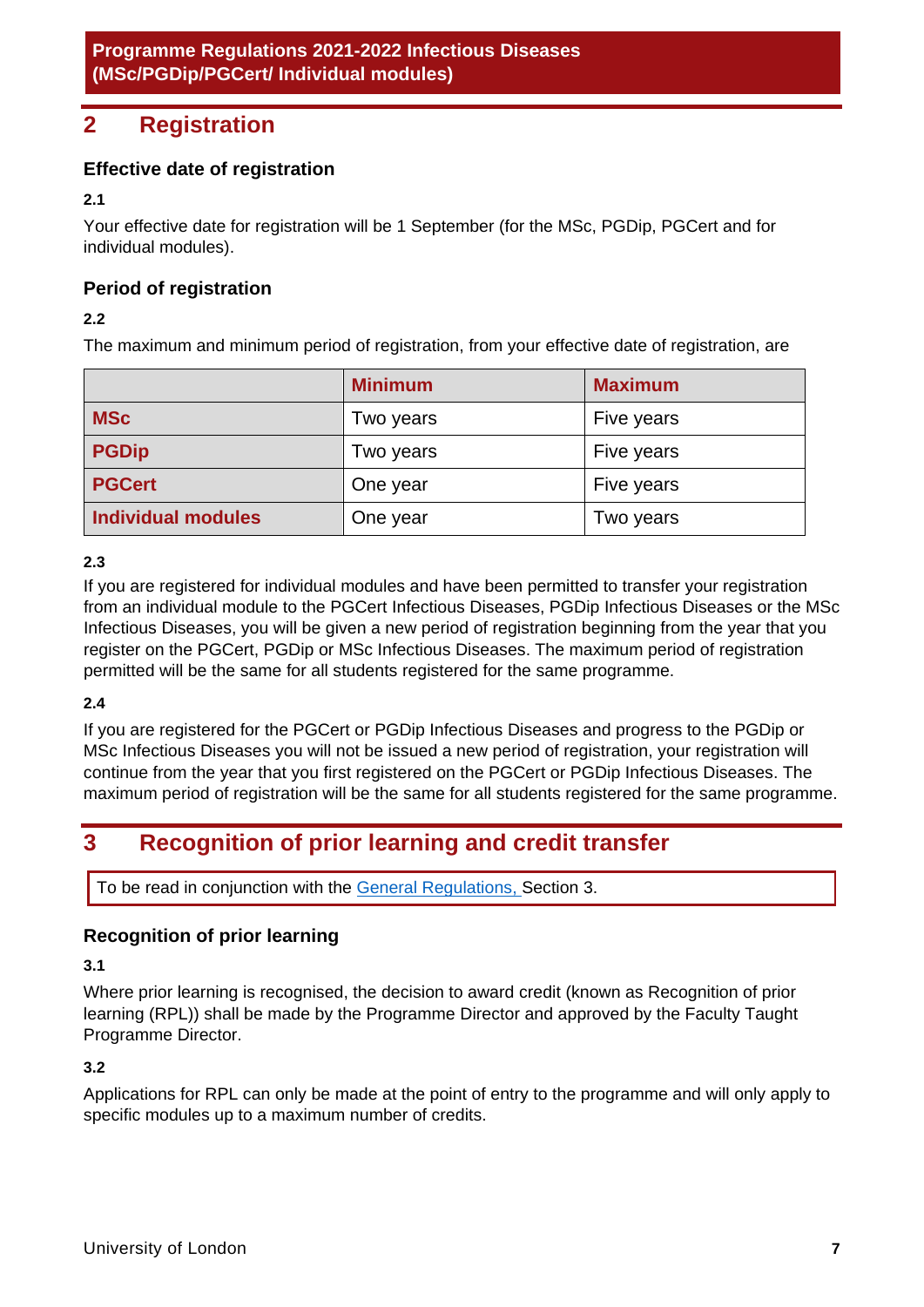## **Credit transfer**

**3.3**

Credit transfer for a module previously studied at LSHTM may be considered for the MSc, PGDip or the PGCert. All applications for credit transfer and recognition of prior learning will be considered on a discretionary case-by-case basis.

Further information on the RPL policy can be found on the [LSHTM website.](https://www.lshtm.ac.uk/sites/default/files/Recognition-of-Prior-Learning-Policy.pdf)

## <span id="page-8-0"></span>**4 Assessment for the programme**

In line with our current General Regulations, the University may offer you alternative assessments where necessary. This includes holding online timed assessments in place of written examinations, which are usually held at examination centres. Please refer to Programme Specifications for details on equipment that may be required for alternative assessments.

To be read in conjunction with the [General Regulations](http://www.londoninternational.ac.uk/community-support-resources/current-students/programme-specifications-regulations/general-regulations-programme-regulations-prog)

## **Assessment methods**

**4.1**

Each IDM1 module will be assessed by a timed unseen written examination or by one or more assessed assignments, with the exception of IDM101 where the written examination will be open book.

#### **4.2**

Each elective IDM and PHM module will usually be assessed by a timed unseen written examination and/or one or more assessed assignment(s).

## **4.3**

The Project Report will be assessed by submission of one written report of up to 10,000 words.

## **4.4**

Where the assessment for a module comprises an unseen written examination paper and/or one or more assessed assignments you are expected to submit all the assessed assignments and sit the unseen written examination for a module in the same academic year.

The types of assessment for each module can be found in the respective [Module Specification.](https://www.lshtm.ac.uk/study/courses/short-courses/modules-dl#modules)

#### **4.5**

If you attempt only one element of the assessment for a module in a given academic year you may be permitted to carry forward the grade awarded for the element attempted for one year only. The Board of Examiners will decide if you may carry over individual element grades for longer than one year.

#### **4.6**

Assessed assignments, reports and other similar work must be your own work and must be written without the help of other people, except where you are given permission to work in a group and submit a joint piece of work. If you are working in a group you will need to submit a declaration, confirming the nature of your contribution to the submitted work.

## **Date of examinations**

**4.7**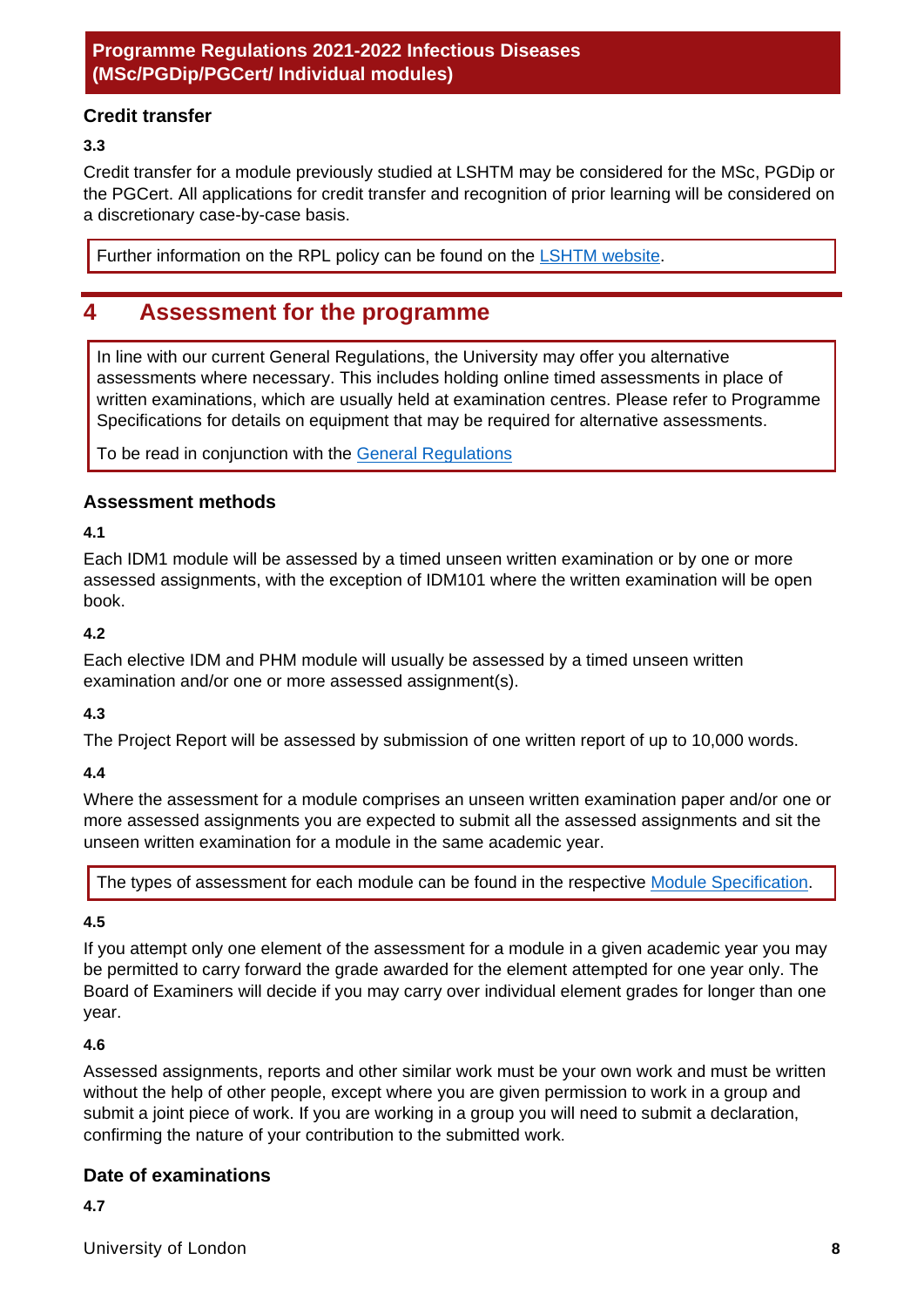Timed unseen written examinations normally take place in June each year.

See the website for the list of [examination centres.](https://london.ac.uk/current-students/examinations/examination-centres)

#### **4.8**

You must submit all assessed module assignments by the deadlines given in the guidelines for the assessed assignments and the LSHTM Student Handbook, both of which are available to registered students on the LSHTM Virtual Learning Environment. Assessed assignments must be submitted electronically (unless otherwise specified in the assessed assignment guidelines).

## **4.9**

Extensions to assignment deadlines will only be given in extenuating circumstances, and will only be considered if an application to the [LSHTM Extenuating Circumstances](https://www.lshtm.ac.uk/study/new-students/starting-your-course-london/regulations-policies-and-procedures) Committee is made and has been received before the deadline. An assignment received after the deadline, without an agreed extension, will either be downgraded or will not be marked (see section 8b.9.9 of the [Academic Manual\)](https://www.lshtm.ac.uk/aboutus/organisation/academic-quality-and-standards/academic-regulations).

#### **4.10**

An initial project proposal must be submitted for approval of the project. Full details about how to submit the project proposal and other project report stages and deadlines for submission, including word limit and format requirements, are included in the Project Report Guidelines.

#### **4.11**

Extensions to the project proposal and final project submission deadlines will only be given where there are extenuating circumstances and will only be considered on application to the LSHTM [Extenuating Circumstances](https://www.lshtm.ac.uk/study/new-students/starting-your-course-london/regulations-policies-and-procedures) Committee before the deadline.

#### **4.12**

A Project Report received after the deadline, without an agreed extension, will either be subject to a grading penalty (which may include a zero (0) grade) or will not be marked (see section 8b.9.9 of the [Academic Manual\)](https://www.lshtm.ac.uk/aboutus/organisation/academic-quality-and-standards/academic-regulations).

## **Materials and aids allowed in the examination room**

## **4.13**

Pre-programmable calculators may be used (see the 'Permitted materials list' that will accompany your 'Notice to candidates').

See [General Regulations](http://www.londoninternational.ac.uk/community-support-resources/current-students/programme-specifications-regulations/general-regulations-programme-regulations-prog) Rules for taking written examinations.

## <span id="page-9-0"></span>**5 Number of attempts permitted at an assessment**

## **5.1**

The maximum number of attempts permitted at any assessed assignment or unseen written examination is two. If you fail a module at the first attempt, you will be permitted to make a second attempt (resit). Extenuating circumstances may be taken into account which allow for more attempts.

## **5.2**

If you fail an elective module which is assessed by two or more elements of assessment (unseen written examination and/or one or more assessed assignment(s)), you will normally have to resit at least one element of the module assessment, but may have to resit both or all elements.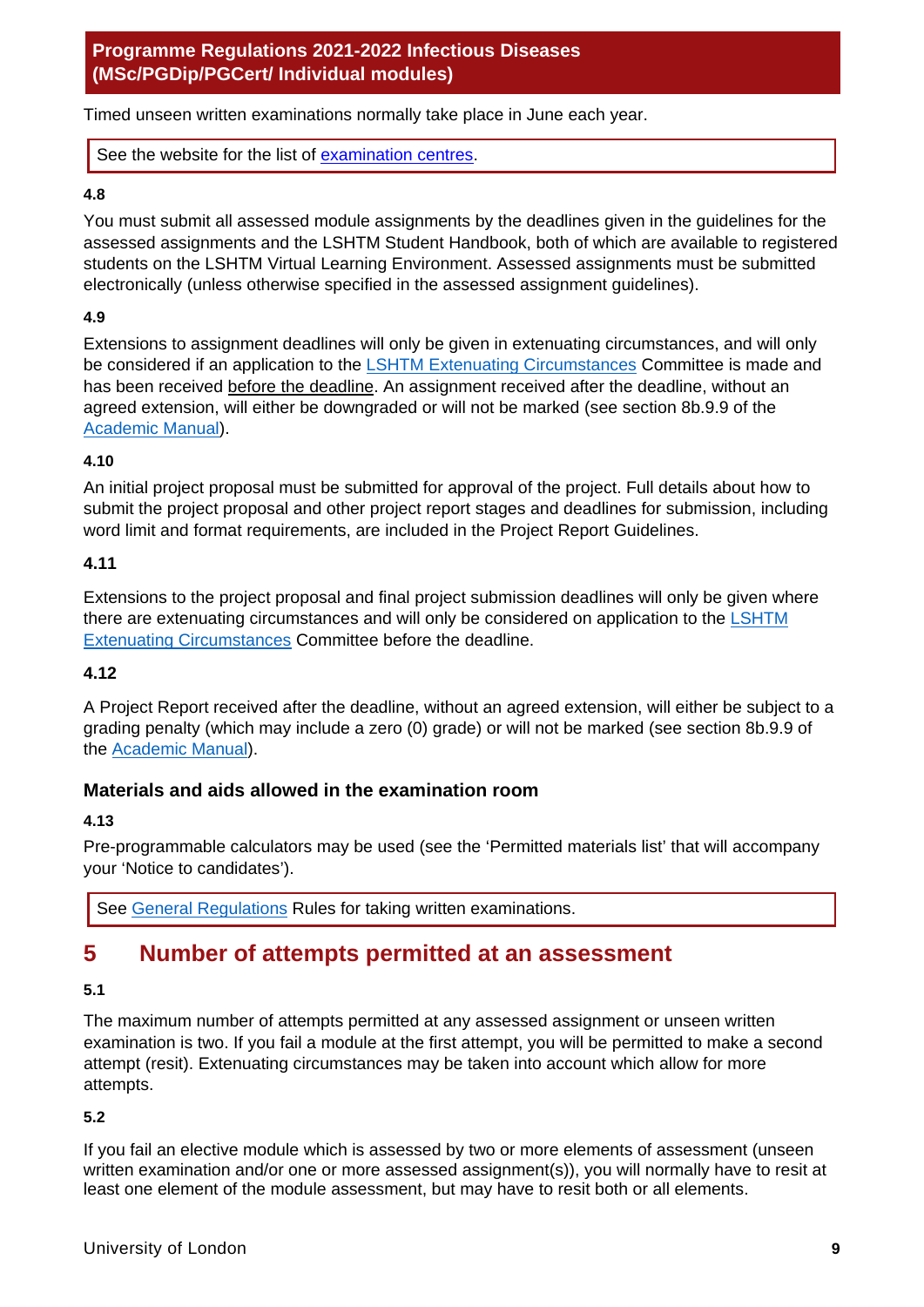## **5.3**

If you fail a module which is assessed by two or more elements of assessment (unseen written examination and/or one or more assessed assignments), having passed one element but not the other, you may only resit the failed element.

#### **5.4**

If you resit the assessed assignment element of a module assessment you will be required to submit a fresh assignment in answer to a new question or assignment topic.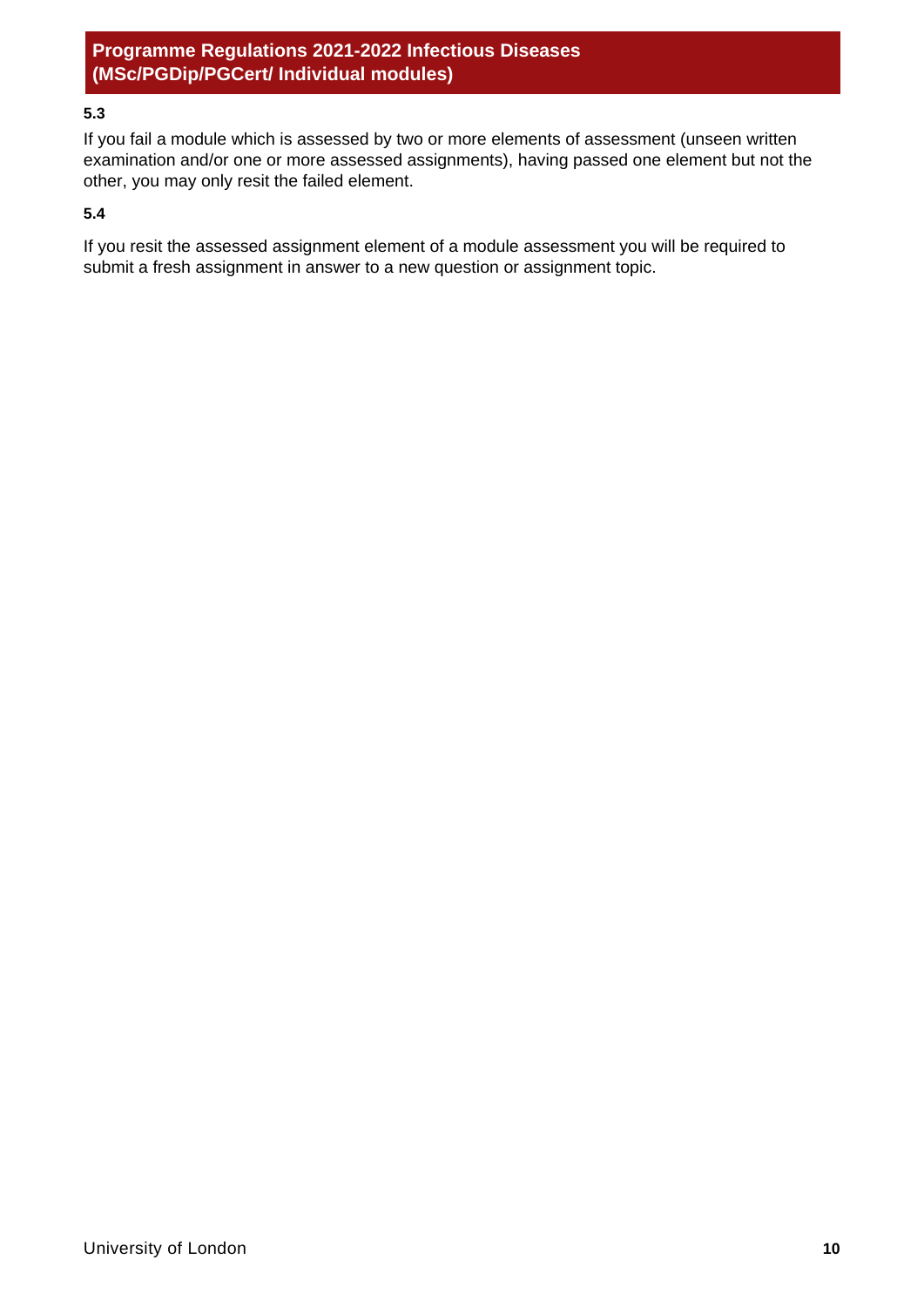## **Project Report (IDM600)**

## **5.5**

If your project proposal is approved and you enter to be examined in the project report (IDM600) you must submit the final report by the annual stated submission deadline in the same academic year.

#### **5.6**

If you do not submit the report before the annual deadline (or within an agreed extension deadline) the report will not be accepted that year but you may submit your report the following year, again before the annual stated submission deadline of the new academic year. If you submit your project report the following year you must ensure that you have registered for the project module (IDM600) that year, that you have entered to be examined in the project report, and that your project is updated in the light of any changes in guidelines that apply for the year submitted.

#### **5.7**

Extensions to the project report submission deadline will only be granted where there are extenuating circumstances and if requested prior to the submission deadline.

#### **5.8**

If you fail the Project Report at the first attempt, the Board of Examiners will determine whether you should either:

- a) revise and resubmit the failed project within a timescale determined by the Board of Examiners, or
- b) collect new data and revise/update the project, and resubmit at a subsequent examination; or
- c) make a fresh application for approval of a topic and offer a new report, at a subsequent examination.

If you carry out (b) or (c) above you must re-register to resit the project and pay the usual project resit fee. Usually, once either of (a), (b) or (c) has been carried out, no further attempt at the project may be made.

More details can be found about extenuating circumstances on the [webpage](https://london.ac.uk/current-students/examinations/submitting-evidence-mitigating-circumstances) and in the General [Regulations.](https://london.ac.uk/current-studentsprogramme-documents/regulations)

Details of the LSHTM resits and [extenuating circumstances policies](https://www.lshtm.ac.uk/study/new-students/starting-your-course-london/regulations-policies-and-procedures) are available to registered students on the LSHTM Virtual Learning Environment.

## <span id="page-11-0"></span>**6 Assessment offences and penalties**

#### **6.1**

Penalties may be applied to assessed work that does not comply with requirements given in programme materials or submitted by the stated deadlines. You should check the requirements given for individual assessed assignments and the project report on the LSHTM Virtual Learning Environment. Penalties such as grade reductions (including reduction to a fail grade) may apply for work that is late, over-length or for poor academic quality or plagiarism (see section 8b.9.9 of the [Academic Manual\)](https://www.lshtm.ac.uk/aboutus/organisation/academic-quality-and-standards/academic-regulations).

#### **6.2**

All project work must abide by the ethical requirements of the London School of Hygiene & Tropical Medicine and any involved external organisations. It is your responsibility to seek the approval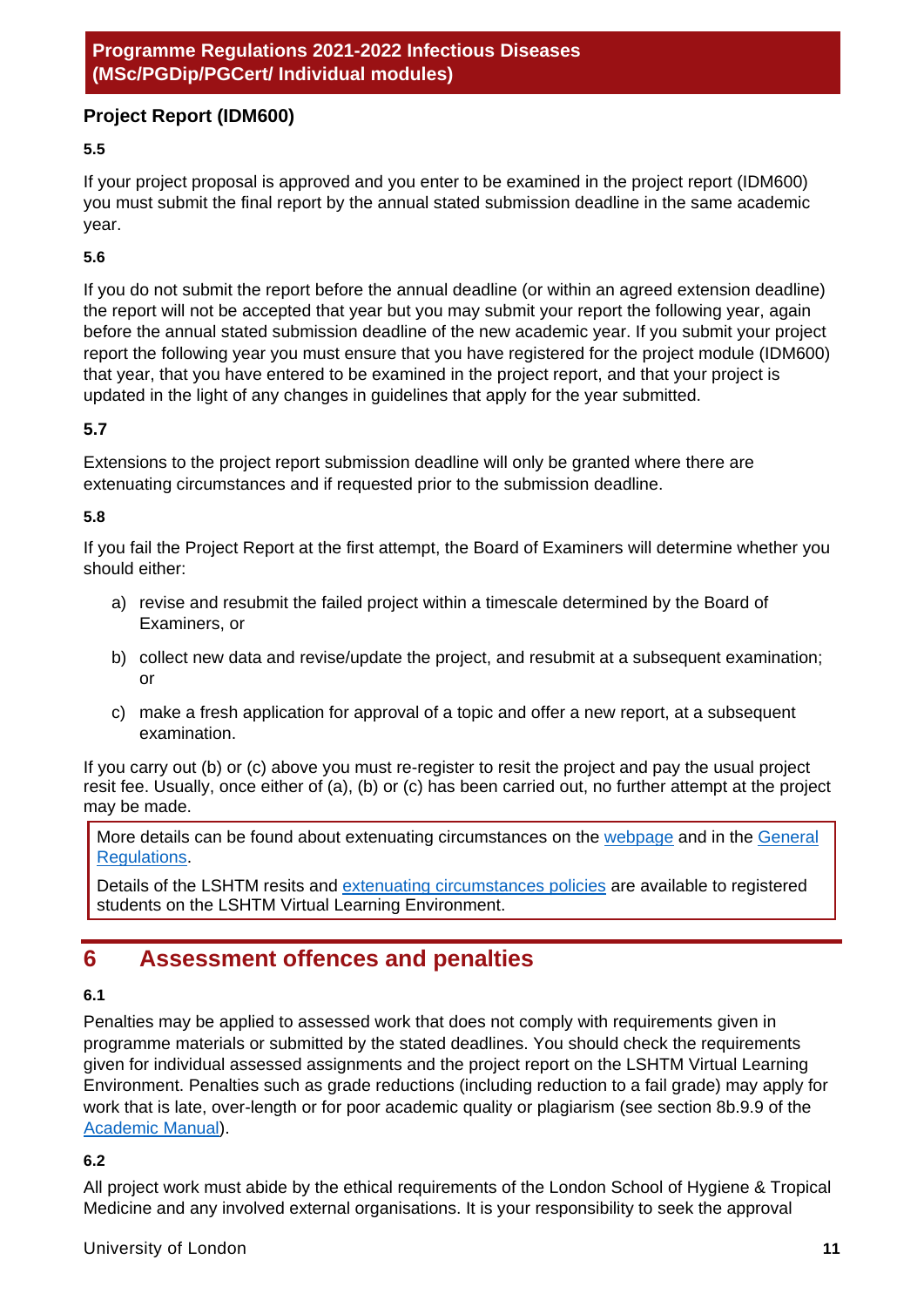needed from external organisations. If your work needs ethical approval you must receive approval before beginning those elements of the project. If you fail to gain the right ethical approval or breach the terms of your original ethical approval submission penalties will be applied to your work (see section 8b.9.9 of the [Academic Manual\)](https://www.lshtm.ac.uk/aboutus/organisation/academic-quality-and-standards/academic-regulations).

## <span id="page-12-0"></span>**7 Progression within the programme**

See [section 4](#page-8-0) for method of assessment.

## **MSc Infectious Diseases**

**7.1**

You may choose to study and be assessed in a maximum of four IDM1 modules. You must **successfully** complete a minimum of **three** IDM1 modules to be permitted to progress to elective module studies whilst you complete your remaining IDM1 module. You may study the remaining IDM1 module and up to eight elective modules (or five elective modules and the project) in any one year.

## **7.2**

Progression to elective module studies before completing the minimum number of IDM1 modules is subject to approval by the Exam Board Chair.

## **7.3**

If you have completed the core IDM1 modules, you may choose to study and be assessed in a maximum of eight elective modules (or five elective modules and the Project Report) in any one year. Resit attempts are allowed in addition to the maximum number of modules stated above.

## **7.4**

The Project Report should be submitted in the same year that you enter to complete the qualification, except where you have been given exceptional permission to submit the Project Report in an alternative year.

## **PGDip Infectious Diseases**

**7.5**

If you are registered for the PGDip you may choose to study and be assessed in a maximum of four core IDM1 modules. You must **successfully** pass a minimum of **three** IDM1 modules to be permitted to progress to elective module studies whilst you complete your remaining IDM1 module.

**7.6**

Progression to elective module studies before completing the minimum number of IDM1 modules is subject to approval by the Exam Board Chair.

## **7.7**

You may choose to study and be assessed in a maximum of four elective modules in any one year. If you have been permitted to progress to elective module studies whilst you complete your final IDM1 module, you may study and be assessed in the final IDM1 module in the same year as up to four elective modules. Resit attempts are permitted in addition to the maximum number of modules stated above.

## **Progression to elective module studies (PGDip and MSc only)**

**7.8**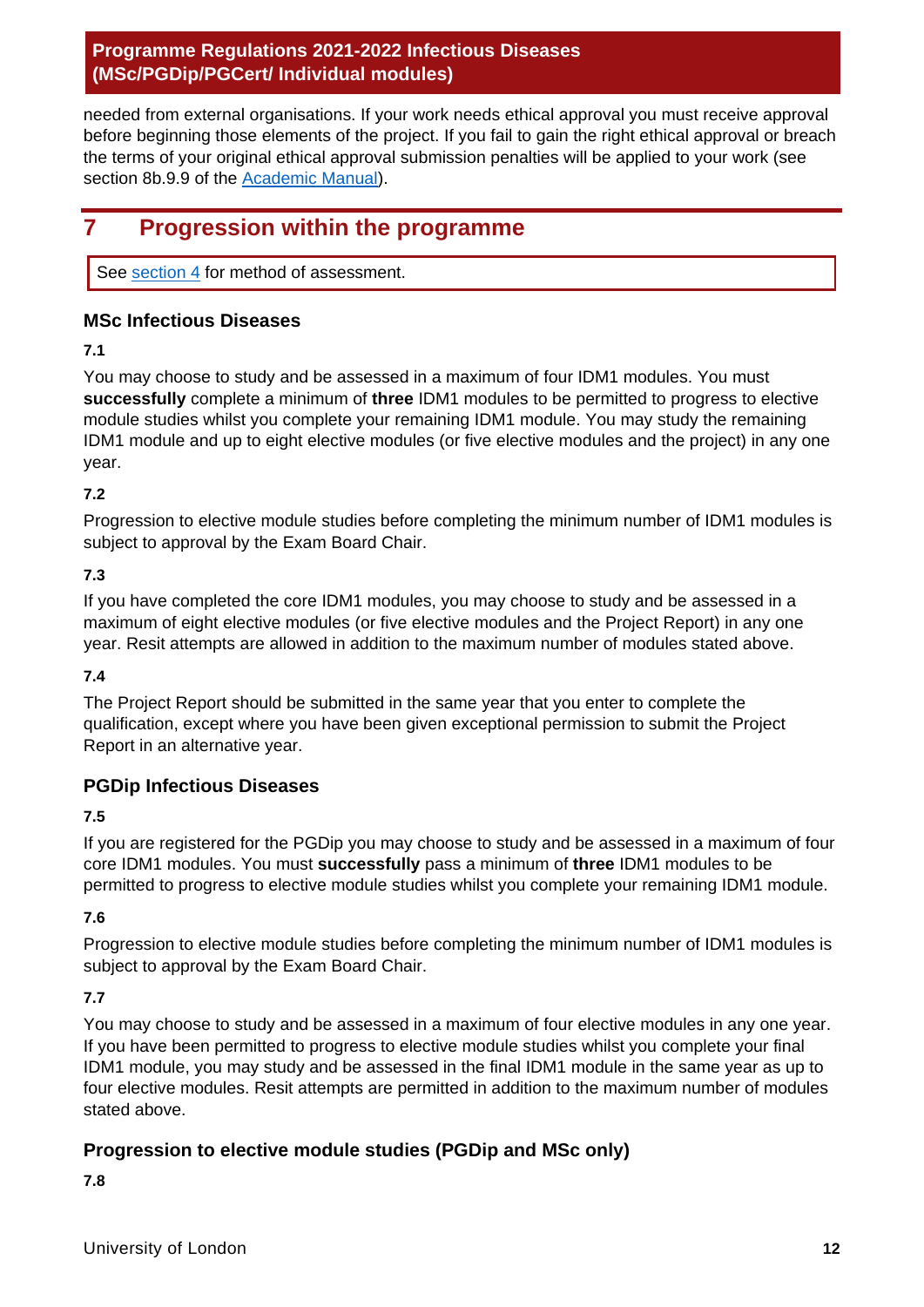To proceed to the elective modules and/or the Project report (MSc only) you must pass at least three IDM1 modules with a minimum Grade Point Average of 2.00.

## **PGCert Infectious Diseases**

**7.9**

If you are registered for the PGCert you may choose to study and be examined in a minimum of one and a maximum of four IDM1 modules in any one year.

## <span id="page-13-0"></span>**8 Scheme of award**

## **8.1**

The Infectious Diseases programmes are marked according to the following scale:

| <b>Qualification GPA</b> | <b>Classification</b>       |
|--------------------------|-----------------------------|
| $2.00 - 3.84$            | Pass                        |
| $3.70 - 3.84$            | Consider merit              |
| $3.85 - 4.29$            | Merit                       |
| $4.15 - 4.29$            | <b>Consider distinction</b> |
| $4.30 - 5.00$            | <b>Distinction</b>          |

## **8.2**

The Board of Examiners will make a decision on the final qualification classification once the criteria for that qualification have been met. Once you have met the criteria for the qualification on which you are registered, you will not be allowed to resit any failed modules or substitute any failed modules with other modules.

## **8.3**

All written examinations, assessed module assignments and the Project Report will be marked according to the LSHTM [Academic Manual.](https://www.lshtm.ac.uk/aboutus/organisation/academic-quality-and-standards/academic-regulations)

## **8.4**

The final outcome of the qualification of MSc, PGDip or PGCert is determined as set out in the LSHTM [Academic Manual.](https://www.lshtm.ac.uk/aboutus/organisation/academic-quality-and-standards/academic-regulations)

## **8.5**

The final qualification classification will be based on the final qualification GPA, which will be calculated as shown in the LSHTM [Academic Manual.](https://www.lshtm.ac.uk/aboutus/organisation/academic-quality-and-standards/academic-regulations)

## **8.6**

In order to be awarded the MSc, PGDip or PGCert you must satisfy the Examiners in the assessment for all the necessary components of the qualification.

## **Exit qualifications**

## **8.7**

If you are registered for the PGDip Infectious Diseases or MSc Infectious Diseases, an exit qualification (i.e. a related certificate or diploma) may be granted to you if you either do not complete or if you withdraw early from the programme you were registered on, provided that you have fully met the requirements for an exit qualification as detailed in the LSHTM [Academic Manual.](https://www.lshtm.ac.uk/aboutus/organisation/academic-quality-and-standards/academic-regulations)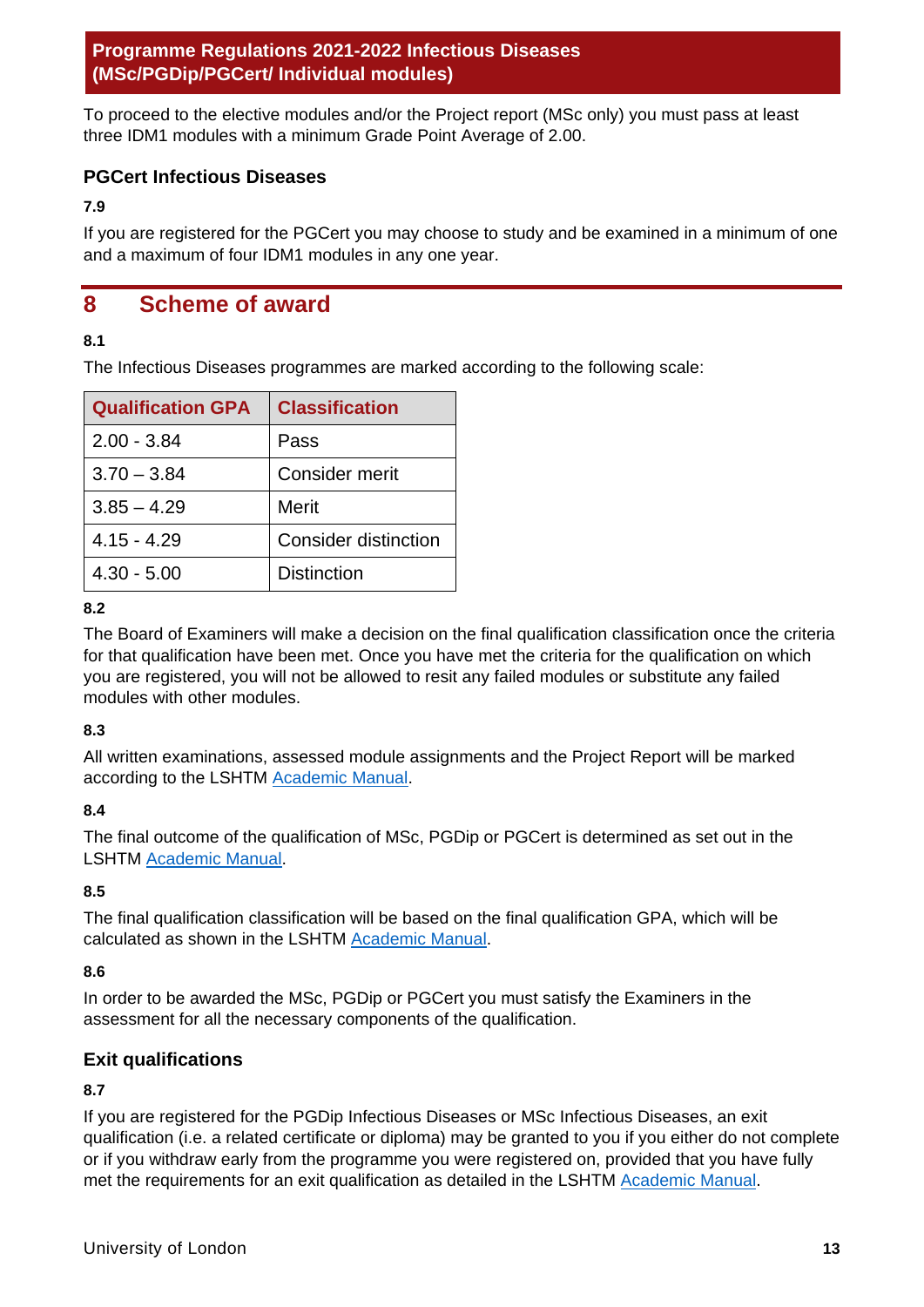The qualification of the PGCert Infectious Diseases or PGDip Infectious Diseases will be with effect from the year in which you successfully completed all components for that qualification.

## **Receiving related qualifications**

## **8.8**

If you successfully complete the formal assessment of relevant individual modules you may apply to receive a related qualification provided that you meet the requirements for that qualification and you apply within three years of the successful completion of the relevant modules.

Information on assessment criteria and how the grades obtained for individual modules might contribute to a related qualification are given in Chapter 8b of the LSHTM [Academic Manual.](https://www.lshtm.ac.uk/aboutus/organisation/academic-quality-and-standards/academic-regulations)

## <span id="page-14-0"></span>**9 Transfer of registration**

## **Transfer of registration from the PGCert or PGDip Infectious Diseases to the MSc Infectious Diseases**

**9.1**

To transfer registration from the PGCert or PGDip to the MSc, you must pass a minimum of three IDM1 modules (with a Grade Point Average of at least 2.00).

## **9.2**

If you have been awarded a PGCert or PGDip you must give up your Certificate or Diploma to us if you wish to progress on to the MSc degree.

## **Progression from the PGCert Infectious Diseases to the PGDip Infectious Diseases**

**9.3**

To transfer registration from the PGCert to the PGDip, you must pass a minimum of three IDM1 modules (with a Grade Point Average of at least 2.00).

## **9.4**

If you have been awarded a PGCert you must give up your certificate to us if you wish to progress on to the PGDip.

## **Progression and transfer of registration from an individual module**

## **9.5**

If you wish to progress from an individual module and register for the PGCert, PGDip or MSc Infectious Diseases, you must follow the sequence of modules given within the individual programme structures in [Appendix A.](#page-15-0) Advice on the previous knowledge you are expected to have to undertake a particular module is also given within the [module specifications.](https://www.lshtm.ac.uk/study/courses/short-courses/modules-dl#modules)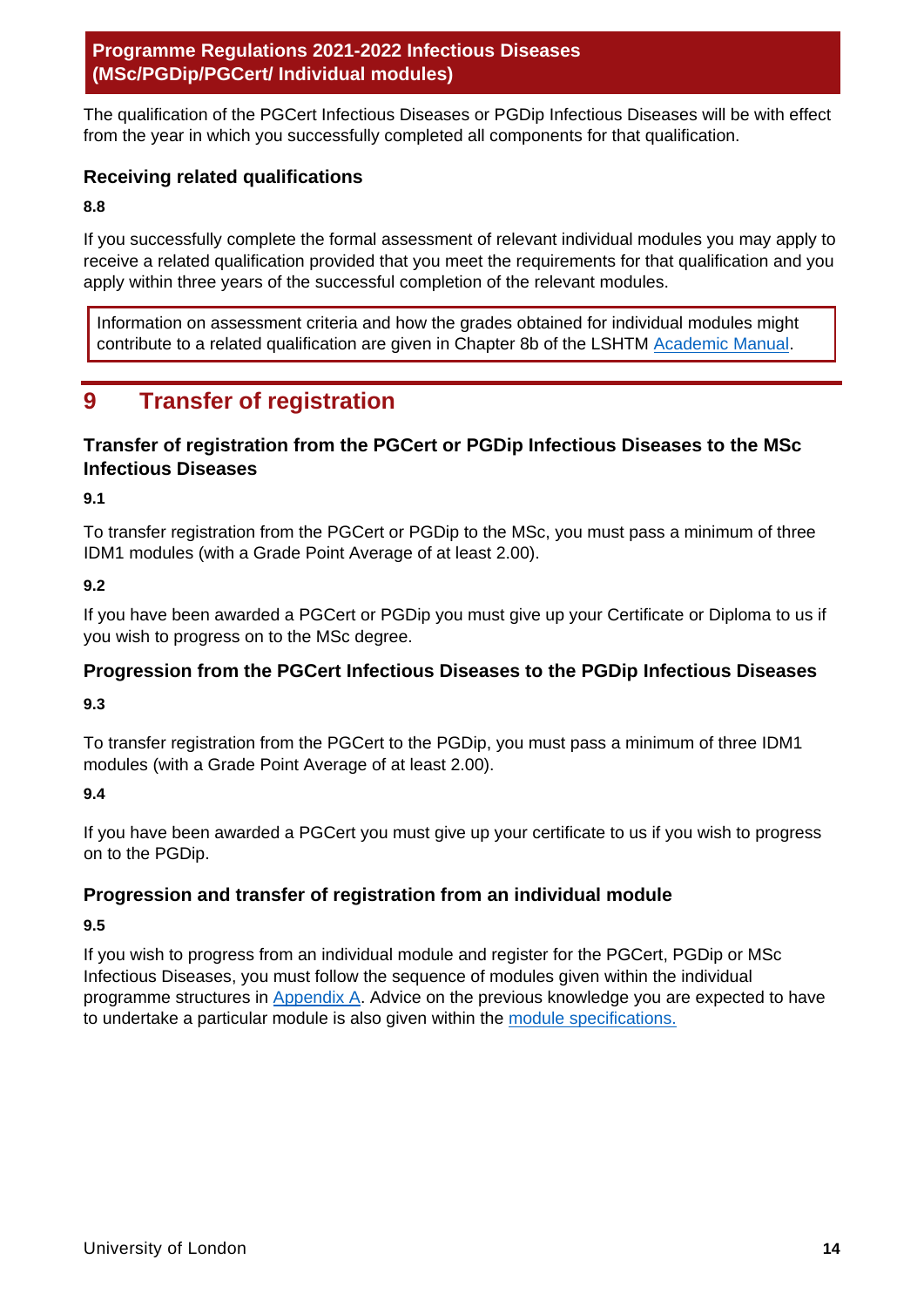## <span id="page-15-0"></span>**Appendix A – Structure of the programmes**

All module specifications can be found on the [LSHTM website.](https://www.lshtm.ac.uk/study/courses/short-courses/modules-dl#modules)

## **PGCert Infectious Diseases**

Four **compulsory modules** (60 credits in total):

- IDM101 Principles of biostatistics and epidemiology [15 credits]
- IDM102 Principles of biology [15 credits]
- IDM103 Biology of infectious diseases [15 credits]
- IDM104 Control of infectious diseases [15 credits]

## **PGDip Infectious Diseases**

Four **compulsory modules** (60 credits in total\*):

- IDM101 Principles of biostatistics and epidemiology [15 credits]
- IDM102 Principles of biology [15 credits]
- IDM103 Biology of infectious diseases [15 credits]
- IDM104 Control of infectious diseases [15 credits]

*\*At least 3 IDM1 modules must be completed prior to progressing to elective modules.*

Four elective modules (60 credits in total) selected from the list of options below.

At least three of these must be selected from the IDM2, IDM3, IDM5 or IDM6 selection groups. The remaining module can be selected from IDM2, IDM3, IDM5, IDM6 or PHM2. *Up to two LSHTM inhouse modules prefixed 3xxx via the blended learning study option may be chosen in place of up to two of the above elective modules.*

## **MSc Infectious Diseases**

Four **compulsory modules** (60 credits in total**)**:

IDM101 Principles of biostatistics and epidemiology [15 credits]

IDM102 Principles of biology [15 credits]

IDM103 Biology of infectious diseases [15 credits]

IDM104 Control of infectious diseases [15 credits]

\* *At least 3 IDM1 modules must be completed prior to progressing to elective modules.*

Either

• Eight **elective modules** (120 credits in total) selected from the list of options below.

At least **six** modules from the IDM2, IDM3, IDM5 or IDM6 selection groups should be selected. The remaining modules can be selected from IDM2, IDM3, IDM5, IDM6 or PHM2.

(If you registered for the MSc Infectious Diseases programme with effect from 1 September 2012 or earlier at least **four** modules from the IDM2, IDM3, IDM5 or IDM6 selection groups must be selected. The remaining modules can be selected from IDM2, IDM3, IDM5, IDM6 or PHM2.)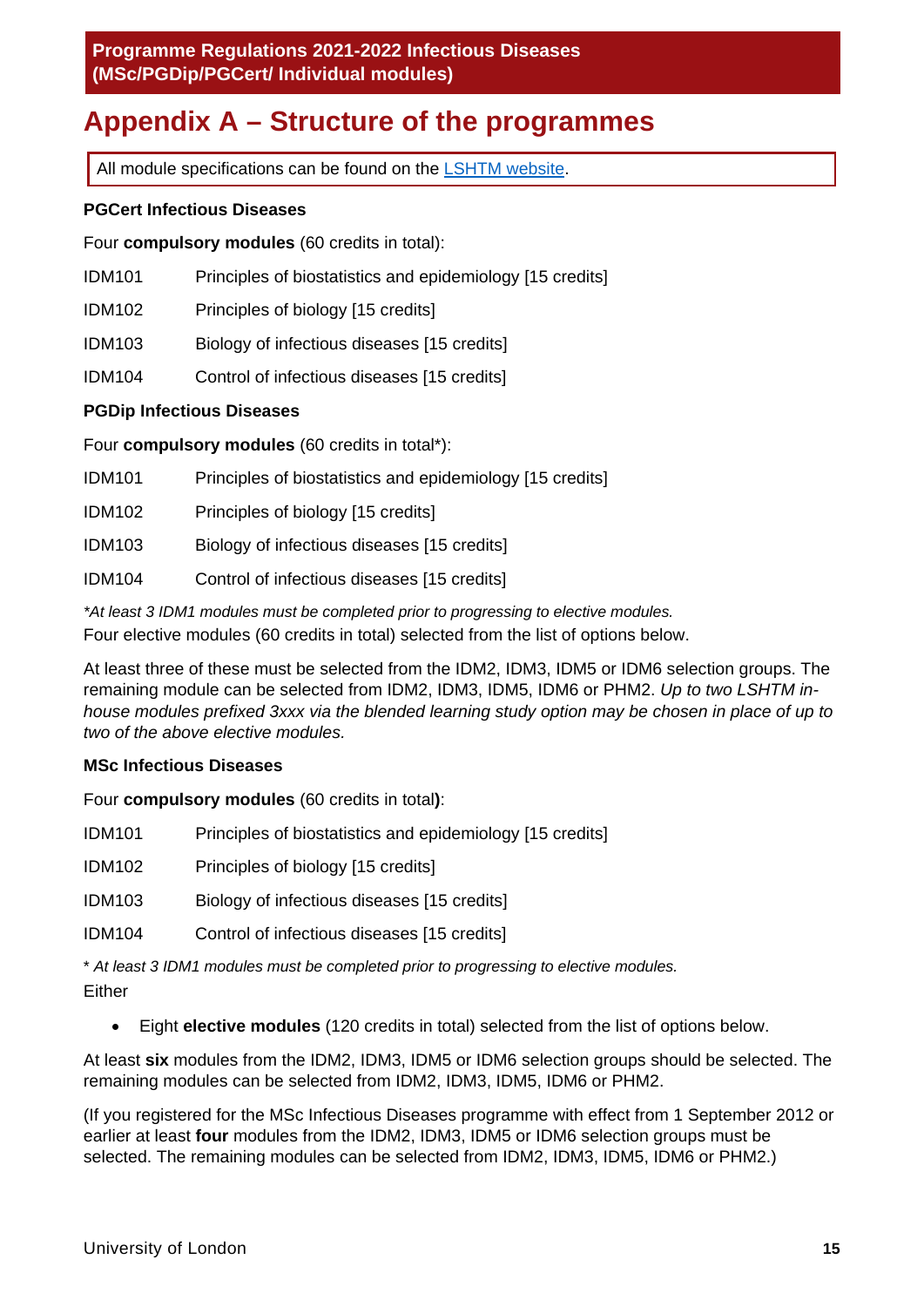Or

• Five **elective modules** (75 credits in total) selected from the list of options below.

At least **three** modules from the IDM2, IDM3, IDM5 or IDM6 selection groups must be selected. The remaining modules can be selected from IDM2, IDM3, IDM5, IDM6 or PHM2.

and

## • **IDM600 Project Report (45 credits**)

*Up to two LSHTM in-house modules prefixed 3xxx via the blended learning study option may be chosen in place of up to two of the above elective modules.*

*Grades awarded for modules satisfactorily completed from the MSc Health Systems Management programme (HS2 or HS3 modules) or from modules satisfactorily completed which have now been withdrawn from the Infectious Diseases programme may also be included in place of elective modules (see Appendix A1).* 

#### **Elective modules**

#### **IDM2**

| <b>IDM201</b>                 | Bacterial infections [15 credits]                            |
|-------------------------------|--------------------------------------------------------------|
| <b>IDM202</b>                 | Nutrition and infection [15 credits]                         |
| <b>IDM203</b>                 | Parasitology [15 credits]                                    |
| <b>IDM204</b>                 | Viral infections [15 credits]                                |
| <b>IDM205</b>                 | Healthcare-associated infections [15 credits]                |
| <b>IDM213</b>                 | Immunology of infection and vaccines [15 credits]            |
| <b>IDM215</b>                 | Water, sanitation and hygiene [15 credits]                   |
| IDM3                          |                                                              |
| <b>IDM301</b>                 | Epidemiology and control of infectious diseases [15 credits] |
| IDM <sub>5</sub>              |                                                              |
| <b>IDM501</b>                 | HIV [15 credits]                                             |
| <b>IDM502</b>                 | Tuberculosis [15 credits]                                    |
| <b>IDM503</b>                 | Malaria [15 credits]                                         |
| IDM6                          |                                                              |
| <b>IDM601</b><br>[15 credits] | Research design, management and analysis                     |
| PHM <sub>2</sub>              |                                                              |
| <b>PHM207</b>                 | Health care evaluation [15 credits]                          |
| <b>PHM211</b>                 | Medical anthropology in public health [15 credits]           |
| <b>PHM213</b>                 | Principles and practice of health promotion [15 credits]     |
| <b>PHM218</b>                 | Applied communicable disease control [15 credits]            |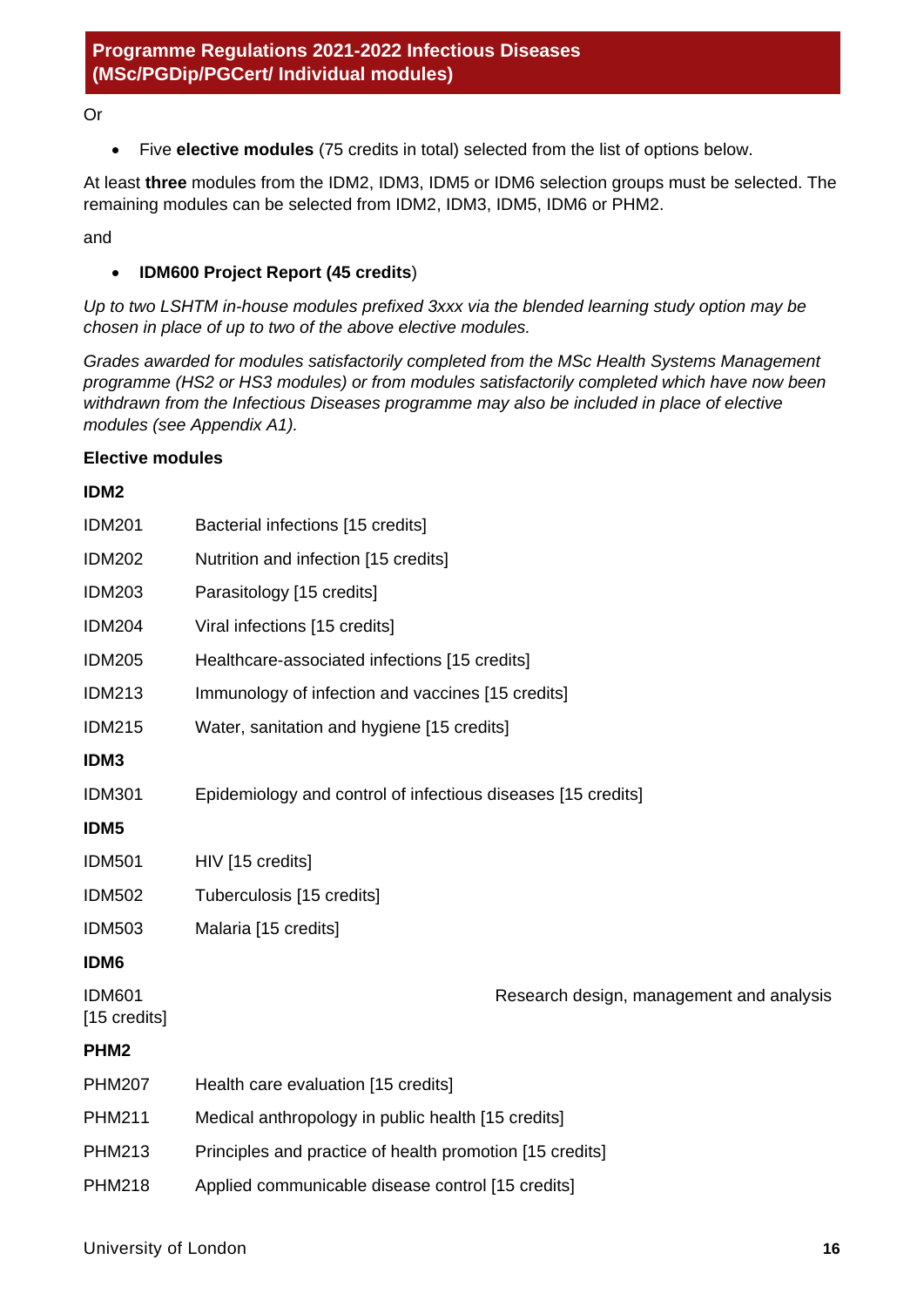#### **Important Notes:**

- You must check each module specification prior to registration as modules may have specific prerequisites for study. In particular, many of the IDM modules require you to have a prior knowledge of basic biochemistry, cell biology, genetics and immunology in order to be able to work through and benefit fully from the module.
- Some modules have been withdrawn from study and replaced with updated versions. You may not register for or study some current modules if you have already been awarded credits and a grade for an equivalent withdrawn module - see Appendix A1.
- The examination numbers precede the module titles and these numbers should be used when completing examination entry forms.
- Not all elective modules will necessarily be available every year.
- Requests from students wishing to register for a module that is not on the IDM2, IDM3, IDM5, IDM6 or PHM2 lists above will be considered on an individual basis by the Programme Director.